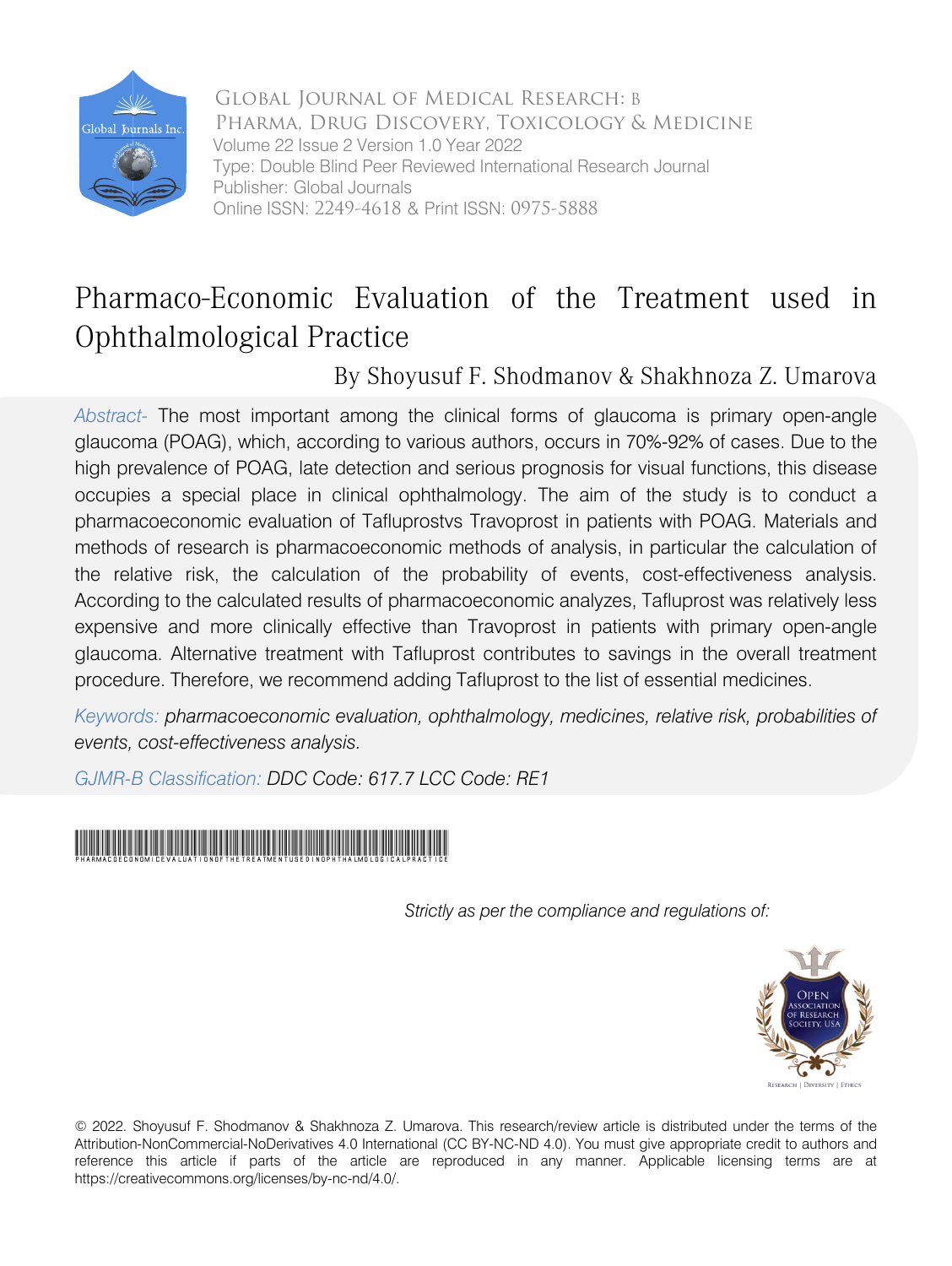# Pharmaco-Economic Evaluation of the Treatment used in Ophthalmological Practice

Shoyusuf F. Shodmanov <sup>α</sup> & Shakhnoza Z. Umarova<sup>σ</sup>

Abstract- The most important among the clinical forms of glaucoma is primary open-angle glaucoma (POAG), which, according to various authors, occurs in 70%-92% of cases. Due to the high prevalence of POAG, late detection and serious prognosis for visual functions, this disease occupies a special place in clinical ophthalmology. The aim of the study is to conduct a pharmacoeconomic evaluation of Tafluprostvs Travoprost in patients with POAG. Materials and methods of research is pharmacoeconomic methods of analysis, in particular the calculation of the relative risk, the calculation of the probability of events, cost-effectiveness analysis. According to the calculated results of pharmacoeconomic analyzes, Tafluprost was relatively less expensive and more clinically effective than Travoprost in patients with primary open-angle glaucoma. Alternative treatment with Tafluprost contributes to savings in the overall treatment procedure. Therefore, we recommend adding Tafluprost to the list of essential medicines.

Keywords: *Keywords: pharmacoeconomic evaluation, ophthalmology, medicines, relative risk, probabilities of events, cost-effectiveness analysis.*

### I. Introduction

he most important among the clinical forms of glaucoma is primary open-angle glaucoma (POAG), which, according to various authors, The most important among the clinical forms of glaucoma is primary open-angle glaucoma (POAG), which, according to various authors, occurs in 70%-92% of cases. Due to the high prevalence of POAG, late detection and serious prognosis for visual functions, this disease occupies a special place in clinical ophthalmology [1].

The proportion of the disease caused by this type of pathology, requiring surgical treatment, is generally small. However, the absolute number of patients with this pathology is quite large: if, in general, in Uzbekistan, the absolute number of patients (2019) with various forms of eye diseases was more than 600 thousand people, then with glaucoma the number of patients was 9,000 [2, 3].

Despite significant advances in the medical treatment of this disease, the percentage of blindness and low vision as a result of glaucoma remains stable and does not tend to decrease. But with the timely detection of the disease, with the help of drug treatment, you can reduce the level of intraocular pressure (IOP).

The issue of introducing a more effective, but less expensive drug remains relevant [4].

*The aim* of the study was to conduct a pharmacoeconomic evaluation of Tafluprostvs Travoprost in patients with POAG.

# II. Materials and Methods

In this research pharmaco-economic methods of analysis, in particular relative risk calculation, probability of events calculation, cost-effectiveness analysis was performed in order to achieve the purpose of the investigation.

## III. Results and Discussions

To evaluate the cost-effectiveness of Tafluprost compared with Travoprost in patients with POAG, a Markov analytical model was implemented. The structure of the model was taken from the NICE Guide (2017). Patients were initially classified into glaucoma conditions based on visual field characteristics (Hoddap–Parrish–Anderson criteria) [5].

To monitor patients for more than 3 years, a 1 month cycle was used. During a Markov cycle, members of a cohort may stay at their stage, die, or progress. Because glaucoma can only be prevented from worsening further, none of the cohort members can regress along the clinical path. Based on the HPU (hectopascal unit of pressure) classification system, patients were divided using the mean deviation (MD) value into early (MD less than -6dB), moderate (MD less than -12dB) and severe (MD greater than -12dB). It was believed that the main impact of each strategy was to increase or decrease the risk of developing POAG. However, according to clinical data, the most detailed risk factor for treatment outcomes is adjusting for changes in IOP. To find the relative risk of developing glaucoma of each of the interventions, a systematic search was carried out, moreover, the probabilities of transition between stages were found using another search in the literature. Since the model assumed that an increase in IOP is associated with a further increase in the likelihood of developing glaucoma, this study showed that costs decrease when the progression of the disease is inhibited [6, 7].

*Author α: Researcher, Chief specialist, Department of Registration of the State Unitary Enterprise "State Center for Expertise and Standardization of Medicines, Medical Devices and Medical Equipment", Tashkent Pharmaceutical Institute, Oybek Street 45, Tashkent, Uzbekistan.*

*Author σ: Pharmaceutical Institute of Education and Research, Ph.D. professor, vice-rector.*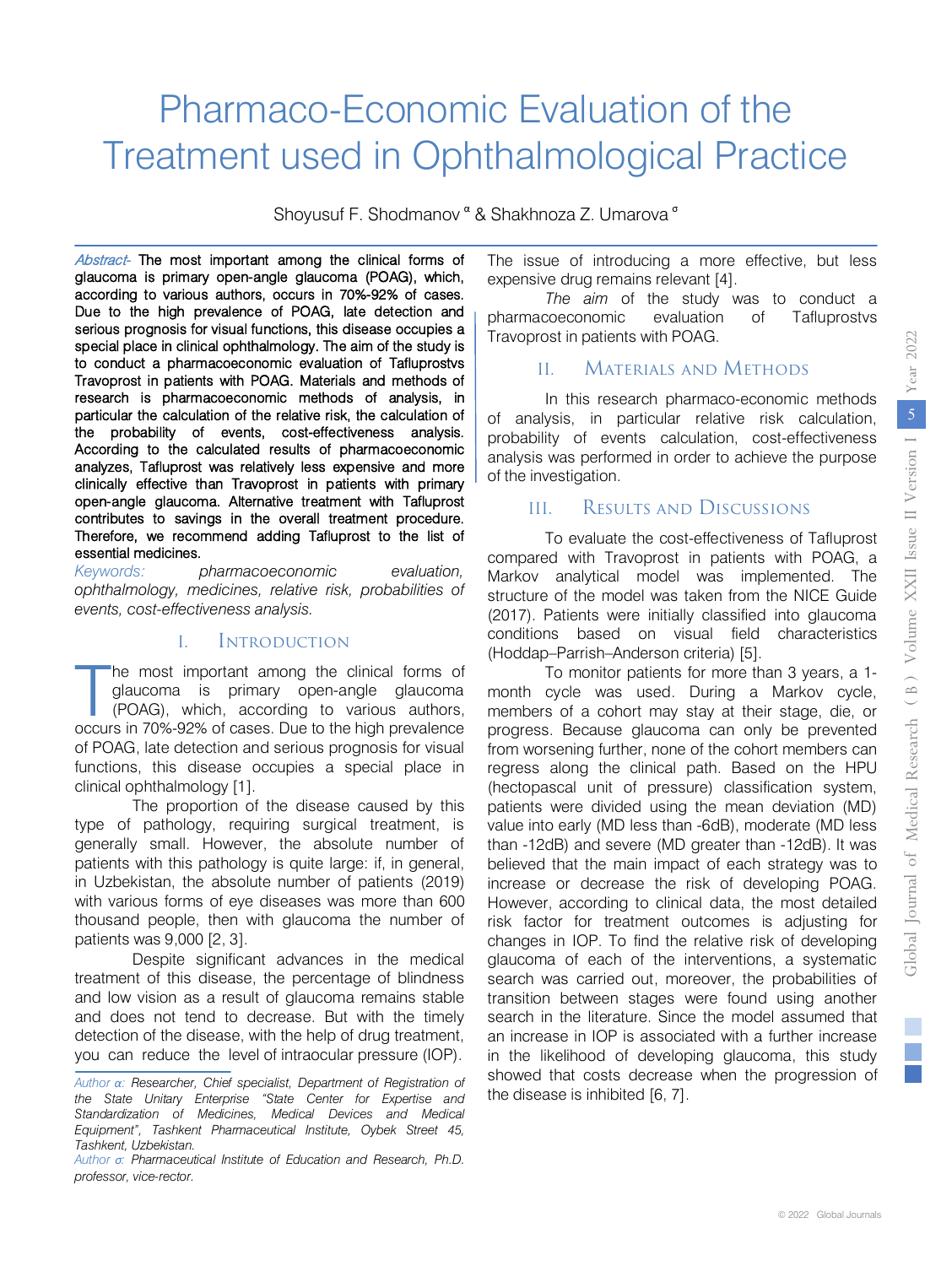

*Fig. 1:* Initial decision tree integrated with Markov model

Several input parameters were used to populate the model. These baseline data were based on clinical evidence derived from effective evidence review, attempting to broadly allocate resources to guideline updates and supplementary databases. Model inputs have been reviewed and validated by clinical experts. More details on sources - clinical outcomes, utilities and costs are explained below.

Initially, the search was conducted to determine the likelihood of a treatment-related transition during the follow-up period. Since all the data obtained reflected a period of time that exceeded the duration of the cycle in

our model, we converted the information into monthly probabilities (Table 1.). The incremental costeffectiveness study presents the annual risk of progression to routine glaucoma with moderate to severe clinical treatments. Input parameters were based on 601 patients followed up for 5 years in the Primary Glaucoma Treatment Collaborative Study (PGTCS). Calculation of transition probabilities from early to severe glaucoma was based on various combinations of methods, including natural decline, from the study of early overt glaucoma to the NICE methodology [11]. The study reported transition probabilities by estimating the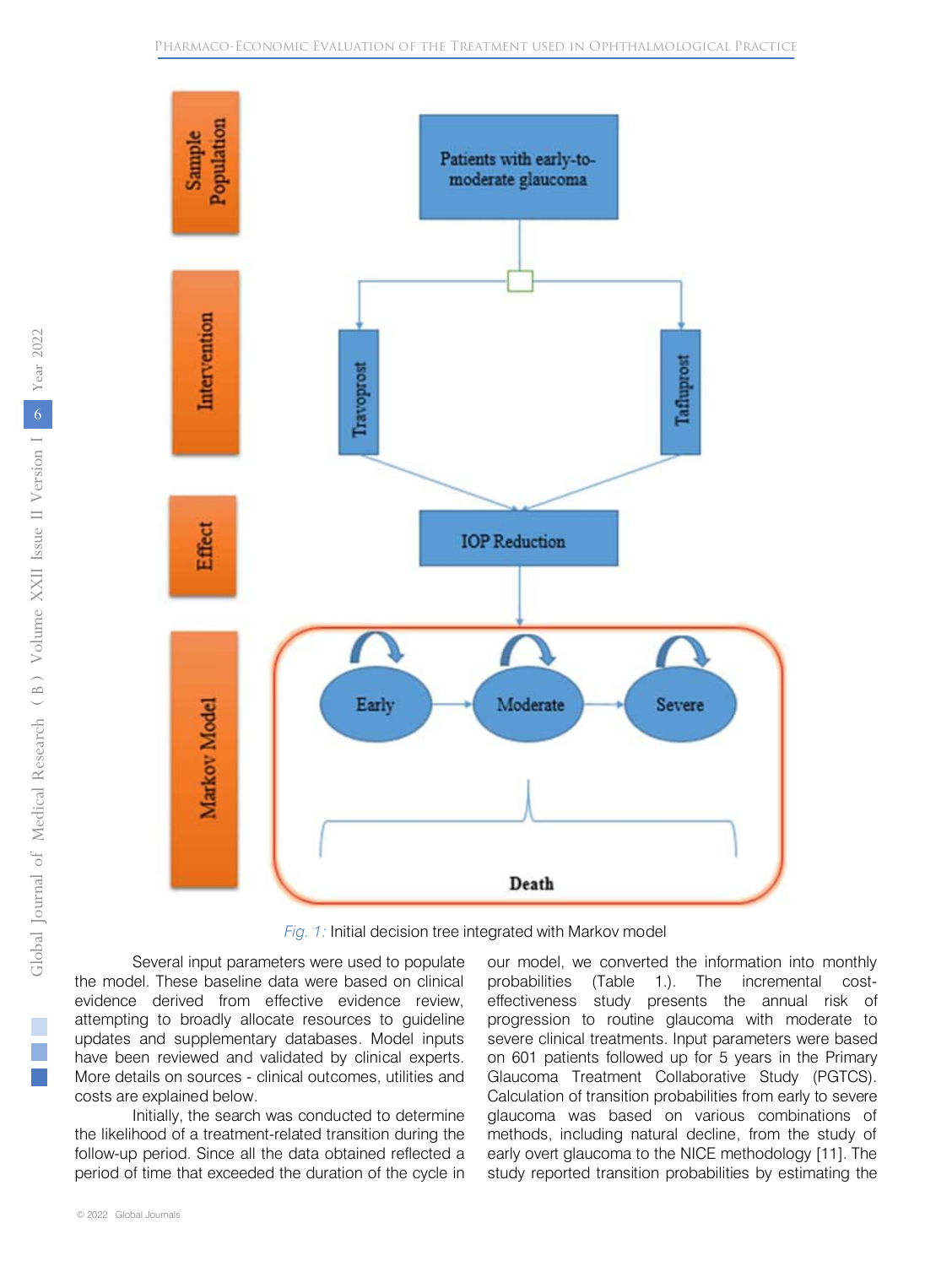number of months it takes a normal patient to change from one state of well-being, then to the next, which was found to decrease in efficiency-adjusted MD effectiveness each month. IOP and age were identified

as significant risk factors. The total mortality of people over 65 years of age was obtained from WHO sources to calculate the Markov model.

| Glaucoma Stages                                                             | Average monthly<br>probabilities | Min         | Max         | Author,<br>Year                           |
|-----------------------------------------------------------------------------|----------------------------------|-------------|-------------|-------------------------------------------|
| P (early to moderate)                                                       | 0.003779977                      | 0.003023982 | 0.004535973 | Rein et al., 2009<br>Lichter et al., 2001 |
| P (moderate to severe)                                                      | 0.003779977                      | 0.003023982 | 0.004535973 | Rein et al., 2009<br>Lichter et al., 2001 |
| Mortality                                                                   |                                  |             |             |                                           |
| Total<br>the<br>mortality<br>of<br>population<br>65<br>over<br>years of age | 0.000483333                      | 0.000386667 | 0.00058     | World<br>Health<br>Organization, 2016     |

*Table 1:* Probabilities of transition between health states of patients with glaucoma

Since glaucoma is a chronic disease, it has a great impact on many stages of a patient's life. Although glaucoma eventually leads to permanent blindness, the performance of daily activities and the quality of life recognized by individuals seriously affect health in the early stages of the disease. There are many potential causes of the impact of glaucoma on the patient's quality of life, such as loss of visual field, stress and anxiety due to tests in clinics, impairment and cost of medical care [13]. Many authors have investigated the impact of illness at health stages on the quality of life of patients. Utility values for early, moderate, and severe health conditions in glaucoma were derived primarily from two studies. The first study included a crosssectional study of 434 patients with 5 common eye conditions, including glaucoma. Computerized preference scores were used to rate standard utilities from 0 (death) to 1 (excellent health). The second study analyzed the impact of the applied therapy on the utility of patients with glaucoma. The sample population consisted of 225 patients in the same age group as in our evaluation. To the best of our knowledge, a noteworthy finding from this study is that no interference was found between treatment and utility of glaucoma. When reviewing both studies, no rapid discrepancies were found between beneficial outcomes at different stages of glaucoma. Table 2 shows the detailed utility values used in the model.

|  |  | Table 2: Utility values used in the economic model |  |
|--|--|----------------------------------------------------|--|
|  |  |                                                    |  |

| <b>Health status</b> | <b>Utility</b> | Min.  | Max.  | Author, Year                                       |
|----------------------|----------------|-------|-------|----------------------------------------------------|
| Early glaucoma       | 0.92           | 0.736 | 1.104 | Lee et al. (2008) and Palette Guedes et al. (2015) |
| Moderate glaucoma    | 0.89           | 0.712 | .068  | Lee et al. (2008) and Palette Guedes et al. (2015) |
| Severe glaucoma      | 0.86           | 0.688 | 1.032 | Lee et al. (2008) and Palette Guedes et al. (2015) |
| Death                | 0.00           |       |       |                                                    |

Cost and resource utilization parameters were obtained from a clinical specialist who works at the Specialized Research Center for Eye Microsurgery in Tashkent.

To calculate the monthly intervention costs, we first derived the annual cost of POAG by multiplying the average unit cost by the expected resource use. Each stage of the disease includes the necessary diagnostic costs, the salaries of medical staff and the weighted cost of medicines. Average prices for prostaglandin analogues and eye drop with beta-blockers were obtained from local pharmacies in Tashkent. After the early stage of glaucoma, monotherapy with Travoprost (Travatan 2.5 ml) or Tafluprost (Teflotan 2.5 ml) was prescribed. However, patients with moderate progression are treated with combined beta-blockers and prostaglandin analogues. The operation is applied on both eyes in a severe condition of glaucoma. In accordance with the recommendations of experts, the frequency of medical diagnoses was set to 4 times a

year, that is, once every three months. In addition, it is estimated that 15 vials of Teflotan 2.5 ml and Travatan 2.5 ml are consumed annually per patient. Meanwhile, the patient is annually prescribed 7 vials of timolol maleate, 5 ml each, and Oftan® Timolol, 5 ml each.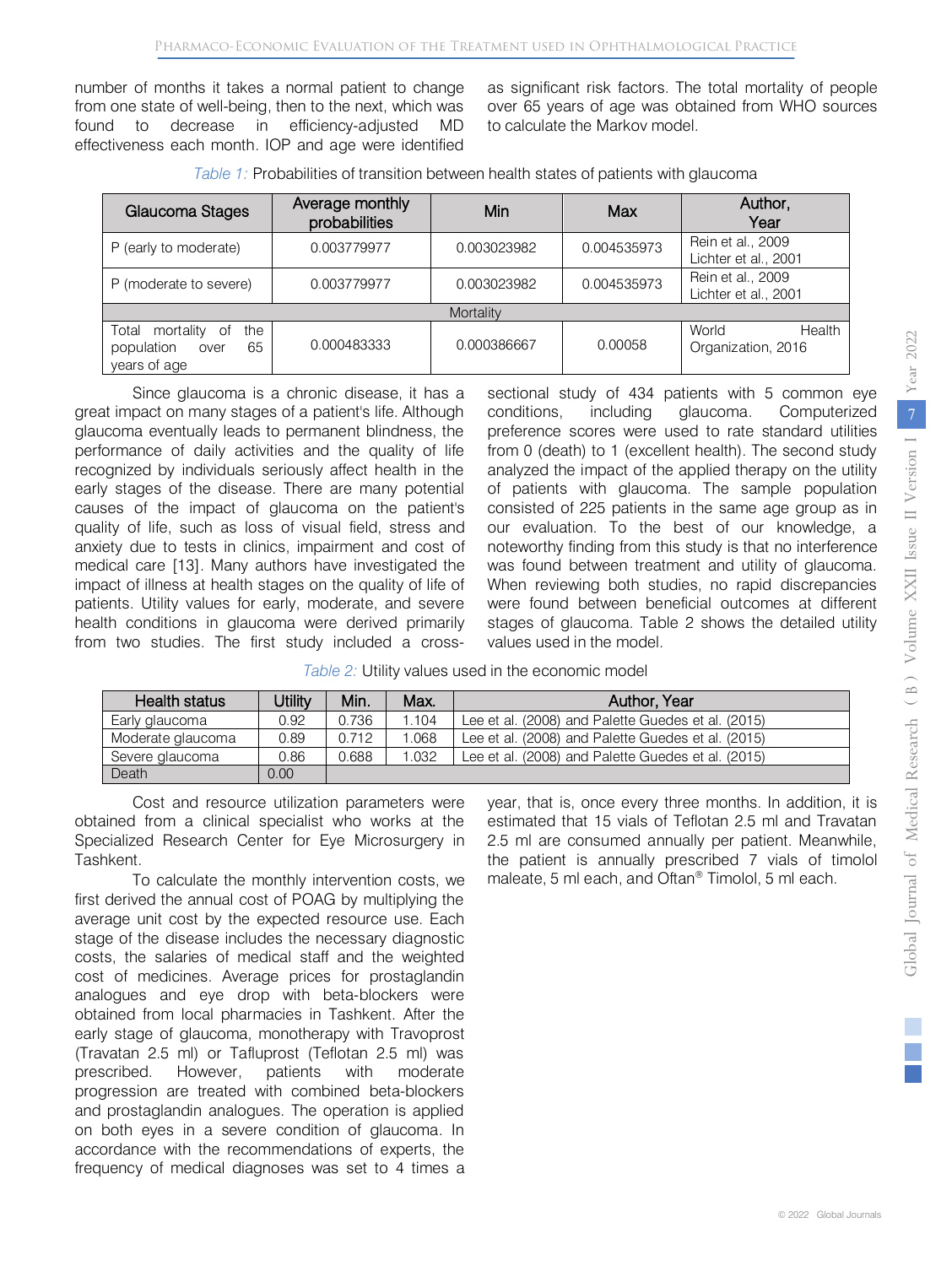| The cost of treatment in one case        | Medium<br>Cost (UZS) | Minimum<br>Cost (UZS) | Maximum<br>Cost (UZS) |
|------------------------------------------|----------------------|-----------------------|-----------------------|
| Diagnostics and laboratory tests         |                      |                       |                       |
| Visometry Test                           | 21,300               | 14.910                | 27.690                |
| Simple optical correction                | 23,000               | 16,100                | 29,900                |
| Biomicroscopy                            | 40.000               | 28,000                | 52,000                |
| Simple perimetry                         | 23,000               | 16,100                | 29.900                |
| The cost of treatment in one case        | Medium<br>Cost (UZS) | Minimum<br>Cost (UZS) | Maximum<br>Cost (UZS) |
| Tonometry                                | 25,000               | 17,500                | 32,500                |
| Gonioscopy                               | 30,000               | 21,000                | 39,000                |
| Direct ophthalmoscopy                    | 30,000               | 21,000                | 39,000                |
| Reverse ophthalmoscopy                   | 40.000               | 28,000                | 52,000                |
| Consultation                             | 27,000               | 18,900                | 35.100                |
| Total diagnostic and lab costs per visit | 1,037,200            | 726.040               | 1,348,360             |
| Care costper visit (20 min)              | 2.536                | 1.775                 | 3.296                 |
| Doctor cost per visit (20 min)           | 4,620                | 3.234                 | 6.006                 |
| Total payroll costsfee                   | 7.156                | 5.009                 | 9.302                 |

*Table 3:* The cost of treatment used in the model

*Table 4:* Cost of eye drops used in the model

| The cost of treatment in                 | Medium         | Minimum              | Maximum            |  |
|------------------------------------------|----------------|----------------------|--------------------|--|
| one case                                 | Cost (UZS)     | Cost (UZS)           | Cost (UZS)         |  |
| Eye drops                                |                |                      |                    |  |
| Taflatan 2.5ml                           | 90,000         | 63,000               | 117,000            |  |
| Travatan 2.5ml                           | 140,000        | 98,000               | 182,000            |  |
| Timolol maleate5ml                       | 30,000         | 21.000               | 39,000             |  |
| Oftan <sup>®</sup> Timolol5ml            | 25,000         | 17.500               | 32.500             |  |
| Annual cost of intervention              | early glaucoma | Moderate<br>glaucoma | Severe<br>glaucoma |  |
| per patient                              | (UZS)          | (UZS)                | (UZS)              |  |
| Tafluprost                               | 2,415,824      | 2,800,824            | 5,815,824          |  |
| Monthly intervention cost per<br>patient | 201.319        | 233.402              | 484.652            |  |
| Travoprost                               | 3,165,824      | 3,550,824            | 6.565.824          |  |
| Comparator monthly cost per<br>patient   | 263.819        | 295.902              | 547.152            |  |

Cost-effectiveness study used actual numbers or averages as model parameters. This strategy gives the best estimate of the cost-effectiveness of the Tafluprost intervention, but does not take into account the uncertainty about model inputs or the likelihood of a different sequence of events. A widely used costeffectiveness measure is to apply the incremental costeffectiveness ratio (ICER) when comparing Tafluprost and Travoprost eye drops.

During the cost-effectiveness analysis, which gives the best estimate of the cost-effectiveness of Tafluprost, a sensitivity analysis was performed to assess the vulnerability of the model and clinical incidents. To assess the effect of changing one parameter or the parameter that had the greatest impact on the model results, we performed a one-sided sensitivity analysis. When performing a one-sided sensitivity analysis, the valid ranges of the model input data were used. This made it possible to evaluate the individual impact of model inputs on the results. To conduct the Monte Carlo simulation, the model was run on a cohort of 1000 patients and the selected inputs were randomly selected based on the assigned distribution. The results were presented in Table 5, then looking at the cost-effectiveness threshold at the country level, the prospects for the appropriateness of the proposed intervention were assessed.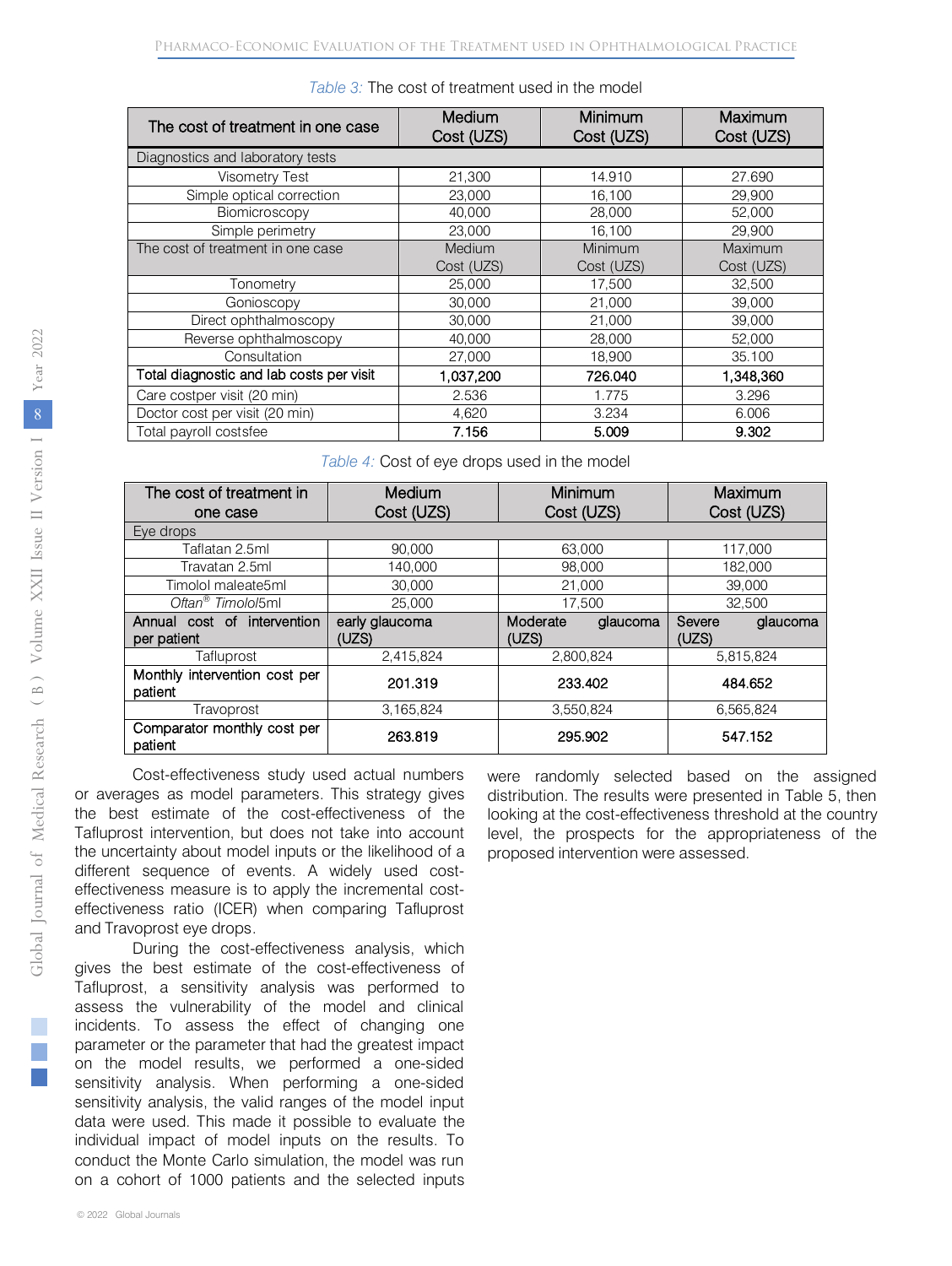| Variable                                                                       | Range        |              |  |
|--------------------------------------------------------------------------------|--------------|--------------|--|
|                                                                                | High         | Low          |  |
| Overall mortality in patients over 65 years of age                             | 0.00058      | 0.00039      |  |
| Cost discount rate                                                             | 0.003        | 0.002        |  |
| Results discount rate                                                          | 0.003        | 0.002        |  |
| The cost of a severe stage per month Tafluprost                                | \$630,047.60 | \$339,256.40 |  |
| The cost of a severe stage per month Travoprost                                | \$711,297.60 | \$383,006.40 |  |
| Likelihood of switching from moderate to<br>severe<br>glaucoma with Tafluprost | 0.004535973  | 0.003023982  |  |
| Probability of going from early to moderate glaucoma<br>with Tafluprost        | 0.004535973  | 0.003023982  |  |
| Relative risk of Travoprost                                                    | 1.235337423  | 0.823558282  |  |
| Health Benefits of Early Glaucoma                                              | 1.104        | 0.736        |  |
| Moderate stage cost per month Tafluprost                                       | \$303,422.60 | \$163,381.40 |  |
| Health Benefits in Severe Glaucoma                                             | 1.032        | 0.688        |  |
| Early-stage cost per month Tafluprost                                          | \$261,714.27 | \$140,923.07 |  |
| Cost of the moderate stage per month Travoprost                                | \$384,672.60 | \$207,131.40 |  |
| Early-stage cost per month Travoprost                                          | \$342,964,27 | \$184,673.07 |  |
| Benefits of Moderate Health in Glaucoma                                        | 1.068        | 0.712        |  |

*Table 5:* Input range for one-sided sensitivity analysis

The results of a one-way sensitivity analysis suggested that the variable that strongly influenced the economic model was the utility of the moderate stage of glaucoma. In absolute terms, when the QALY health utility of moderate glaucoma declined, ICER increased

nearly 6-fold. In addition, when the risk of spending on Travoprost in early to moderate glaucoma was modified, their ICER showed balanced volatility for both parties per QALY. The results of other models are relatively less sensitive than the above parameters (Fig. 1).



*Fig. 1:* Results of One-Way Sensitivity Analysis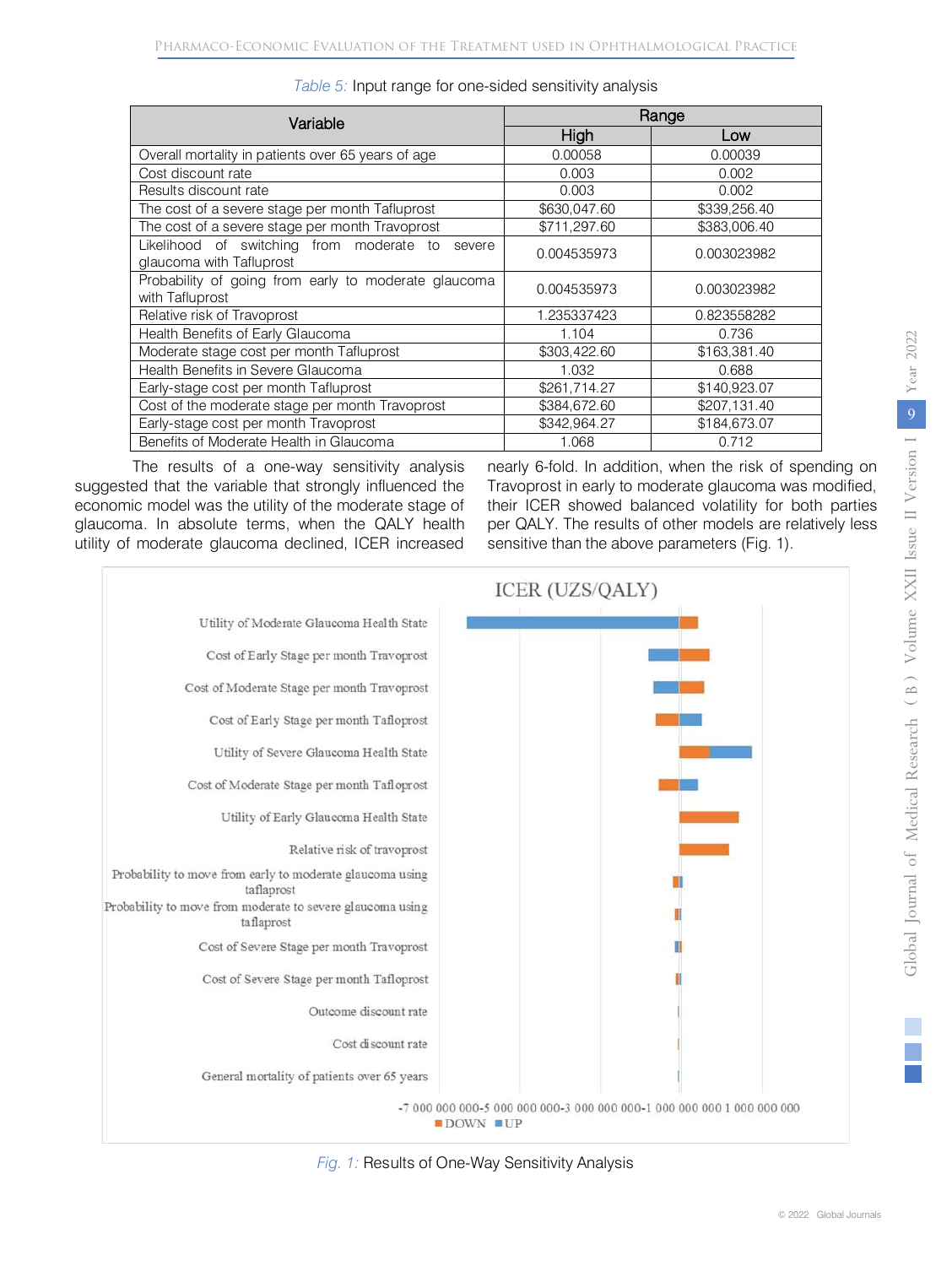The results from the cost-effectiveness analysis for the reference case are presented in Table 6. On average, the new intervention dominated by Tafluprost is less costly and clinically more effective than the comparator drug (Travoprost). We calculated that a savings phenomenon could be observed in the treatment of patients with POAG (compared to the Brown study).etal.), so ICER was negative.

| Table 6: Results of cost-benefit analysis |  |
|-------------------------------------------|--|
|-------------------------------------------|--|

| Strategy   | Average total cost | Average overall<br>effect, QALYs | <b>ICER</b><br>UZS/QALY |
|------------|--------------------|----------------------------------|-------------------------|
| Travoprost | 9.721.341          | 30.878                           |                         |
| Tafluprost | 7.582.616          | 30.880                           | -1 069 362              |

 $ICER = (7 582 616 - 9 721 341) / (30.880 - 30.878) = -1$ 069 362 UZS/QALY

that in the treatment of glaucoma, when using Tafluprost, you can save 2.138.725 UZS (Table 7).

Next, we performed a budget impact analysis. According to the results of the analysis, it can be seen

*Table 7:* The results of the "influence on the budget"

| Transition<br>in treatment glaucoma on | Payment                    | the effect influence on<br>budget, sum | A comment       |
|----------------------------------------|----------------------------|----------------------------------------|-----------------|
| Tafluprost with Travoprost             | $9.721.341 -$<br>7.582.616 | $= 2.138.725$                          | Saving<br>funds |

The cost-effectiveness analysis based on the model showed that the treatment of patients with POAG with Tafluprost has a dominant advantage over the reference drug Travoprost. Despite marginal improvement in quality of life, the Tafluprost intervention resulted in cost savings due to less resource use. However, it is interesting to note that our results are not consistent with a recent US study comparing several prostaglandin analogs in the treatment of patients with glaucoma. Brown Research et al. (2019) showed that Tafluprost is more costly and effective than Travoprost. The additional allowance for the target group was about US\$214,828. However, since the economic study took into account cost parameters related to a developed country such as the United States, it is inappropriate to compare with our findings from the perspective of Uzbekistan. Our analysis shows that the exclusive use of Tafluprost rather than Travoprost in the treatment of patients with glaucoma prevents additional economic burden. Under these model assumptions, it has been calculated that delaying progression in early states of glaucoma may prevent patients from taking additional glaucoma medications and even eye surgery in advanced stages of the disease. Based on this, we can assume that Tafluprost would be the most practical option in the reference center environment for the treatment of glaucoma, which would save money for the healthcare system in Uzbekistan.

The study has many strengths. A short analytical decision tree and a Markov model were used to collect epidemiological, clinical, resource utilization, and outcome estimates. The model included the likelihood of glaucoma progressing to advanced stages. In addition, these stages reflect both the clinical and

economic consequences of glaucoma. The literature used to derive the specific parameters in our model is based on the sufficient size of the observation period and the target population. We used specific cost data for Uzbekistan, which was unprecedented in this area for individual interventions in the treatment of patients with POAG.

### IV. Conclusions

According to the calculated results of pharmacoeconomic analyzes, Tafluprost was relatively less expensive and more clinically effective than Travoprost in patients with primary open-angle glaucoma. Alternative treatment with Tafluprost contributes to savings in the overall treatment procedure. Therefore, we recommend adding Tafluprost to the list of essential medicines.

#### References Références Referencias

- 1. Djalalov S. Ch., Djalalova D. Kh., Khoch D.S. The role of systematic review and meta-analysis in the evaluation of technologies in health care. Medical Technology: Evaluation and Choice. 2012. No. 3. P.10–15.
- 2. Inoue, Iwasa and Tomita. Effects of Tafluprost treatment for 3 years in patients with normal-tension glaucoma. Clinical Ophthalmology 2013: 7 1411– 1416 p.
- 3. Inoue, Iwasa, Wakakura and Tomita. Effects of Travoprost treatment for 3 years in patients with normal-tension glaucoma. Clinical Ophthalmology 2012: 6 1345–1349 p.